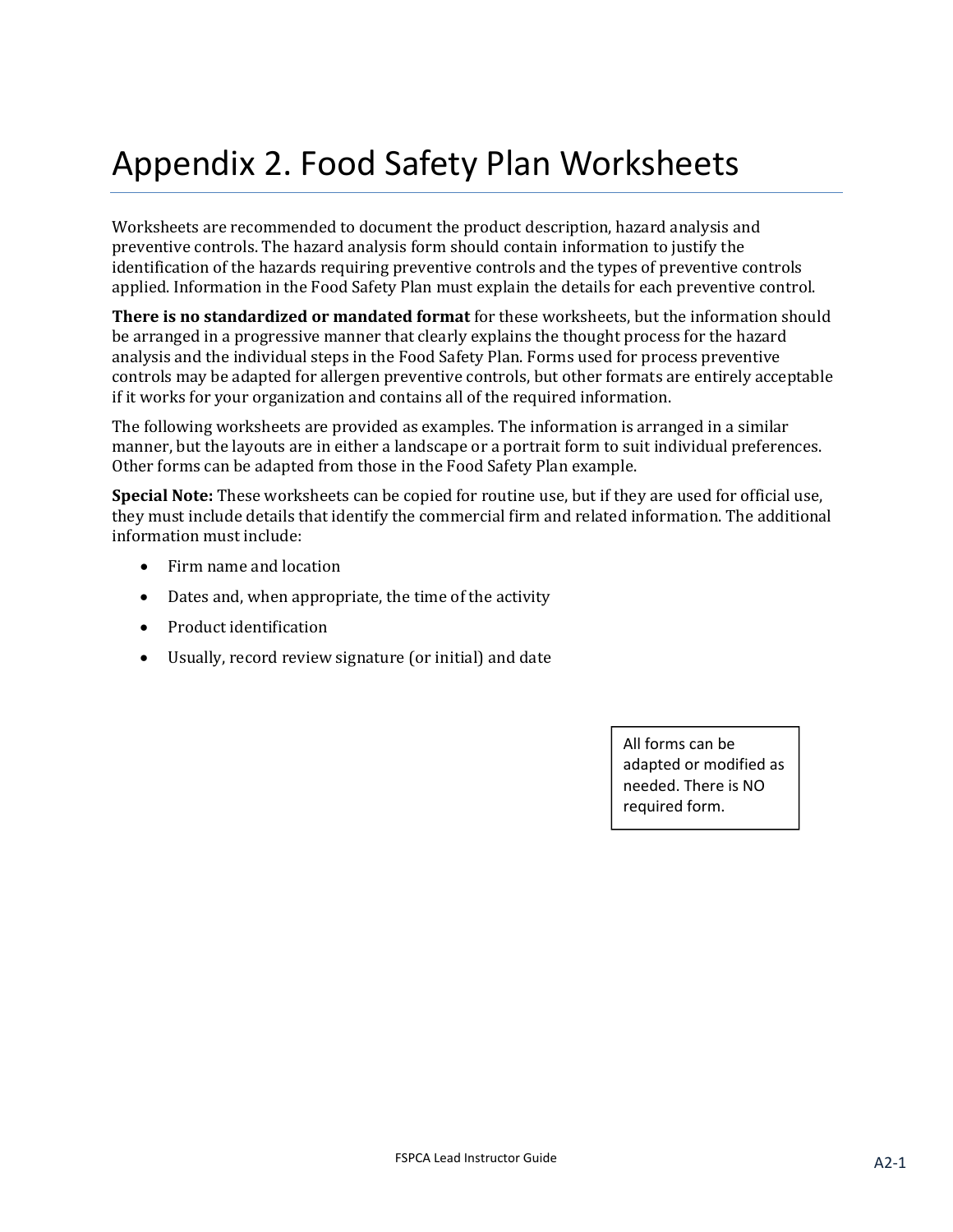| <b>PLANT NAME</b>                                                   | <b>ISSUE DATE</b> | <b>PAGE</b>         |
|---------------------------------------------------------------------|-------------------|---------------------|
| <b>ADDRESS</b>                                                      | <b>SUPERSEDES</b> | <b>PRODUCT CODE</b> |
|                                                                     |                   |                     |
|                                                                     |                   |                     |
| <b>Product Description Distribution, Consumers and Intended Use</b> |                   |                     |
| <b>Product Name(s)</b>                                              |                   |                     |
| <b>Product Description,</b>                                         |                   |                     |
| including Important Food                                            |                   |                     |
| <b>Safety Characteristics</b>                                       |                   |                     |
| <b>Ingredients</b>                                                  |                   |                     |
| <b>Packaging Used</b>                                               |                   |                     |
| <b>Intended Use</b>                                                 |                   |                     |
| <b>Intended Consumers</b>                                           |                   |                     |
| <b>Shelf Life</b>                                                   |                   |                     |
| <b>Labeling Instructions</b>                                        |                   |                     |
| related to Safety                                                   |                   |                     |
| <b>Storage and Distribution</b>                                     |                   |                     |
| Approved:                                                           | Date:             |                     |
| Signature:                                                          |                   |                     |
| Print name:                                                         |                   |                     |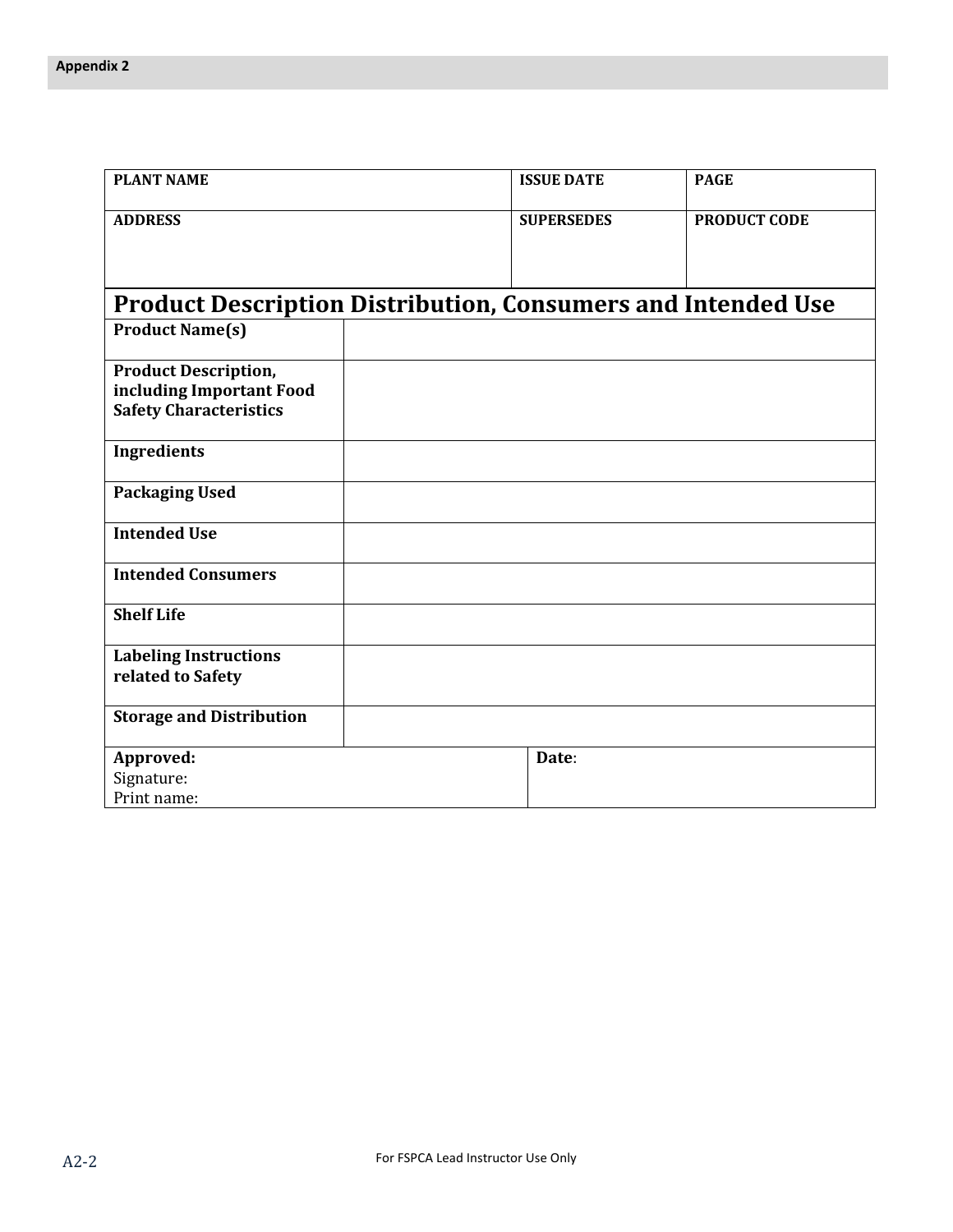| <b>PLANT NAME</b> | <b>ISSUE DATE</b> | <b>PAGE</b>         |
|-------------------|-------------------|---------------------|
| <b>ADDRESS</b>    | <b>SUPERSEDES</b> | <b>PRODUCT CODE</b> |

Hazard identification (column 2) considers those that may be present in the food because the hazard occurs naturally, the hazard may be unintentionally introduced, or the hazard may be intentionally introduced for economic gain.

B = Biological hazards including bacteria, viruses, parasites, and environmental pathogens

- C = Chemical (including radiological) hazards, food allergens, substances such as pesticides and drug residues, natural toxins, decomposition, and unapproved food or color additives
- P = Physical hazards include potentially harmful extraneous matter that may cause choking, injury or other adverse health effects

| <b>Hazard Analysis</b>                                      |                |                                                                                                                  |                                                                                             |    |  |  |     |    |  |  |                                                           |                                                                                                                                                                                                                                 |                                                                    |  |
|-------------------------------------------------------------|----------------|------------------------------------------------------------------------------------------------------------------|---------------------------------------------------------------------------------------------|----|--|--|-----|----|--|--|-----------------------------------------------------------|---------------------------------------------------------------------------------------------------------------------------------------------------------------------------------------------------------------------------------|--------------------------------------------------------------------|--|
| $\overline{1}$<br>Ingredient /<br>Processing<br><b>Step</b> |                | (2)<br><b>Identify potential</b><br>food safety hazards<br>introduced,<br>controlled or<br>enhanced at this step | (3)<br>Do any<br>potential<br>food safety<br>hazards<br>require a<br>preventive<br>control? |    |  |  |     |    |  |  | $\overline{(4)}$<br>Justify your decision for<br>column 3 | (5)<br>What preventive control<br>measure(s) can be applied to<br>significantly minimize or<br>prevent the food safety<br>hazard?<br>Process including CCPs, Allergen,<br>Sanitation, Supply-chain, other<br>preventive control | (6)<br>Is the<br>preventive<br>control<br>applied at<br>this step? |  |
|                                                             |                |                                                                                                                  | Yes                                                                                         | No |  |  | Yes | No |  |  |                                                           |                                                                                                                                                                                                                                 |                                                                    |  |
|                                                             | $\, {\bf B}$   |                                                                                                                  |                                                                                             |    |  |  |     |    |  |  |                                                           |                                                                                                                                                                                                                                 |                                                                    |  |
|                                                             | $\mathsf C$    |                                                                                                                  |                                                                                             |    |  |  |     |    |  |  |                                                           |                                                                                                                                                                                                                                 |                                                                    |  |
|                                                             | $\mathbf{P}$   |                                                                                                                  |                                                                                             |    |  |  |     |    |  |  |                                                           |                                                                                                                                                                                                                                 |                                                                    |  |
|                                                             | $\, {\bf B}$   |                                                                                                                  |                                                                                             |    |  |  |     |    |  |  |                                                           |                                                                                                                                                                                                                                 |                                                                    |  |
|                                                             | $\mathsf C$    |                                                                                                                  |                                                                                             |    |  |  |     |    |  |  |                                                           |                                                                                                                                                                                                                                 |                                                                    |  |
|                                                             | $\mathbf{P}$   |                                                                                                                  |                                                                                             |    |  |  |     |    |  |  |                                                           |                                                                                                                                                                                                                                 |                                                                    |  |
|                                                             | $\overline{B}$ |                                                                                                                  |                                                                                             |    |  |  |     |    |  |  |                                                           |                                                                                                                                                                                                                                 |                                                                    |  |
|                                                             | $\mathsf C$    |                                                                                                                  |                                                                                             |    |  |  |     |    |  |  |                                                           |                                                                                                                                                                                                                                 |                                                                    |  |
|                                                             | $\, {\bf P}$   |                                                                                                                  |                                                                                             |    |  |  |     |    |  |  |                                                           |                                                                                                                                                                                                                                 |                                                                    |  |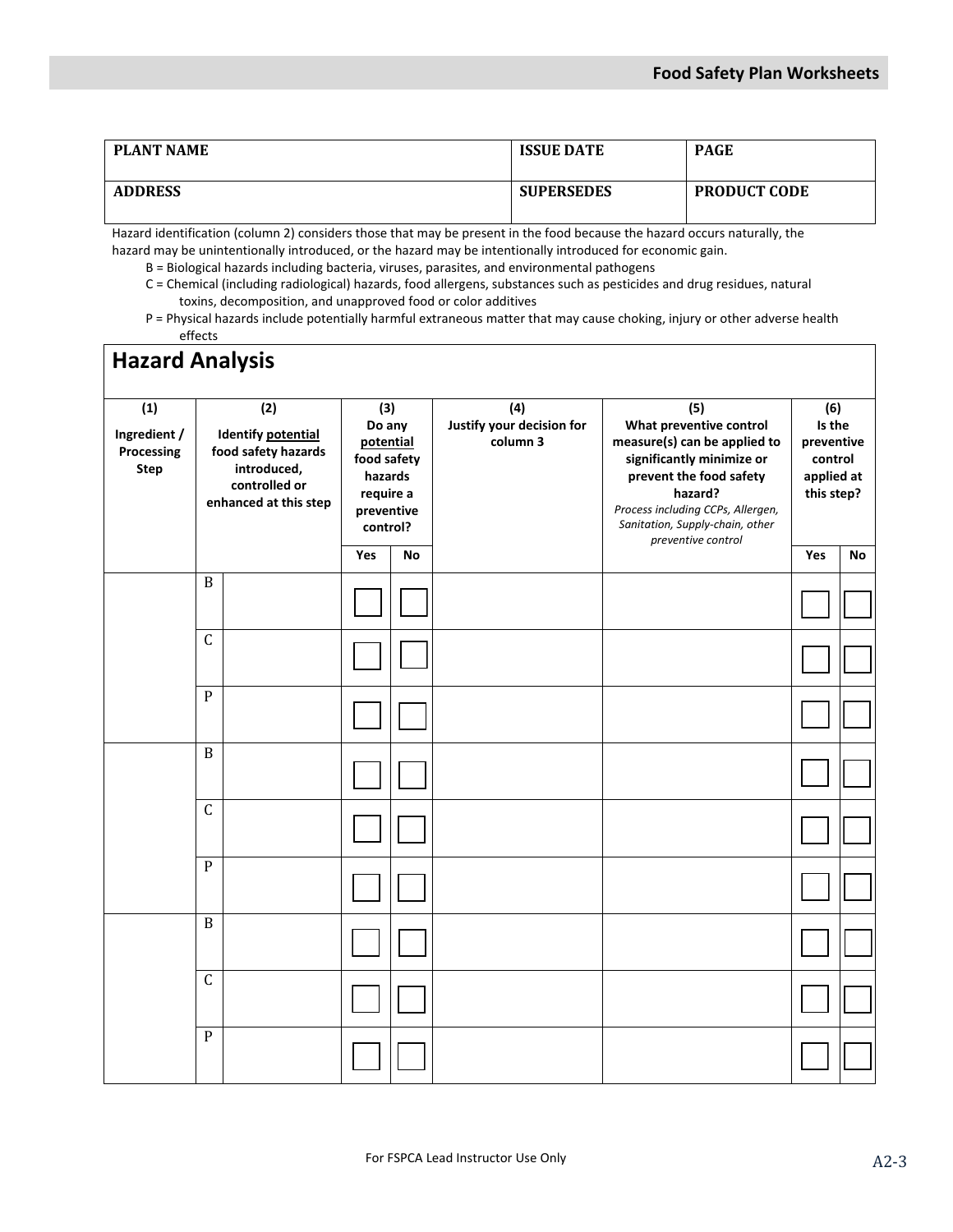**Appendix 2**

|                                   |           | Process Preventive Controls - Landscape Layout |      |     |                   |     |                                    |                     |                | <b>ADDRESS</b>      | PLANT NAME        |
|-----------------------------------|-----------|------------------------------------------------|------|-----|-------------------|-----|------------------------------------|---------------------|----------------|---------------------|-------------------|
| <b>Process</b><br><b>Controls</b> | Hazard(s) | Parameters,<br>values or                       |      |     | <b>Monitoring</b> |     | <b>Corrective</b><br><b>Action</b> | <b>Verification</b> | <b>Records</b> |                     |                   |
|                                   |           | critical limits                                | What | How | Frequency         | Who |                                    |                     |                |                     |                   |
|                                   |           |                                                |      |     |                   |     |                                    |                     |                |                     |                   |
|                                   |           |                                                |      |     |                   |     |                                    |                     |                |                     |                   |
|                                   |           |                                                |      |     |                   |     |                                    |                     |                |                     |                   |
|                                   |           |                                                |      |     |                   |     |                                    |                     |                |                     |                   |
|                                   |           |                                                |      |     |                   |     |                                    |                     |                | SUPERSEDES          | <b>ISSUE DATE</b> |
|                                   |           |                                                |      |     |                   |     |                                    |                     |                |                     |                   |
|                                   |           |                                                |      |     |                   |     |                                    |                     |                |                     |                   |
|                                   |           |                                                |      |     |                   |     |                                    |                     |                |                     | PAGE              |
|                                   |           |                                                |      |     |                   |     |                                    |                     |                | <b>PRODUCT CODE</b> |                   |
|                                   |           |                                                |      |     |                   |     |                                    |                     |                |                     |                   |
|                                   |           |                                                |      |     |                   |     |                                    |                     |                |                     |                   |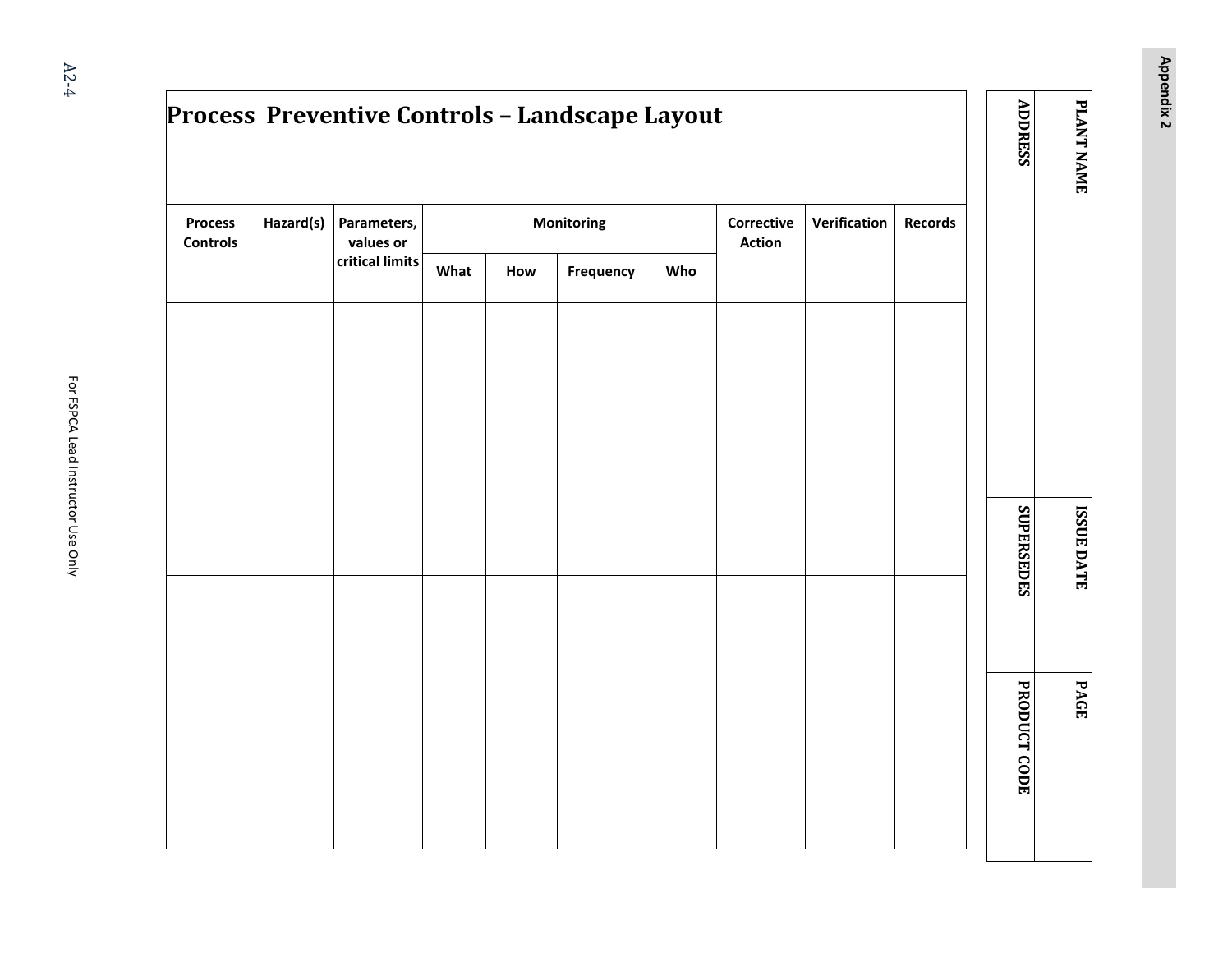| <b>PLANT NAME</b> | <b>ISSUE DATE</b> | <b>PAGE</b>         |  |  |  |
|-------------------|-------------------|---------------------|--|--|--|
| <b>ADDRESS</b>    | <b>SUPERSEDES</b> | <b>PRODUCT CODE</b> |  |  |  |
|                   |                   |                     |  |  |  |

|                                          |           | <b>Process Preventive Controls - Portrait Format</b>          |  |
|------------------------------------------|-----------|---------------------------------------------------------------|--|
|                                          |           | [This is an alternate layout for process preventive control.] |  |
| <b>Process Control Step</b>              |           |                                                               |  |
| Hazard(s)                                |           |                                                               |  |
| Parameters, values or<br>critical limits |           |                                                               |  |
|                                          | What      |                                                               |  |
|                                          | How       |                                                               |  |
| <b>Monitoring</b>                        | Frequency |                                                               |  |
|                                          | Who       |                                                               |  |
| <b>Corrective Action</b>                 |           |                                                               |  |
| Verification                             |           |                                                               |  |
| <b>Records</b>                           |           |                                                               |  |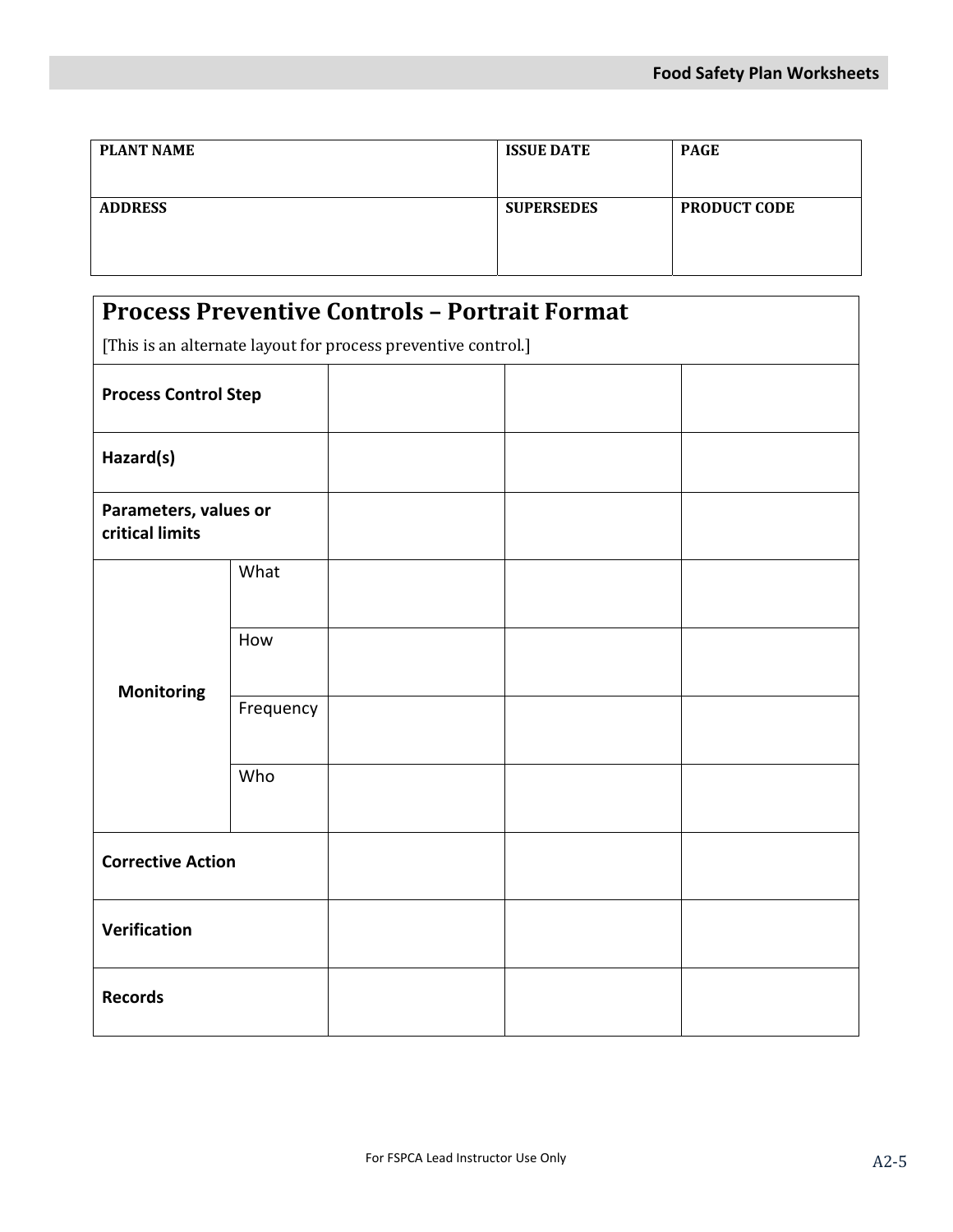**Appendix 2**

|                     |           |           |      |            | Form Name: Food Allergen Preventive Controls |     |                                                    |  |                | <b>ADDRESS</b>      | PLANT NAME        |
|---------------------|-----------|-----------|------|------------|----------------------------------------------|-----|----------------------------------------------------|--|----------------|---------------------|-------------------|
| Allergen<br>Control | Hazard(s) | Criterion |      | Monitoring |                                              |     | Verification<br><b>Corrective</b><br><b>Action</b> |  | <b>Records</b> |                     |                   |
|                     |           |           | What | How        | Frequency                                    | Who |                                                    |  |                |                     |                   |
|                     |           |           |      |            |                                              |     |                                                    |  |                |                     |                   |
|                     |           |           |      |            |                                              |     |                                                    |  |                |                     |                   |
|                     |           |           |      |            |                                              |     |                                                    |  |                |                     |                   |
|                     |           |           |      |            |                                              |     |                                                    |  |                |                     |                   |
|                     |           |           |      |            |                                              |     |                                                    |  |                |                     |                   |
|                     |           |           |      |            |                                              |     |                                                    |  |                |                     |                   |
|                     |           |           |      |            |                                              |     |                                                    |  |                | SUPERSEDES          | <b>ISSUE DATE</b> |
|                     |           |           |      |            |                                              |     |                                                    |  |                |                     |                   |
|                     |           |           |      |            |                                              |     |                                                    |  |                |                     |                   |
|                     |           |           |      |            |                                              |     |                                                    |  |                |                     | PAGE              |
|                     |           |           |      |            |                                              |     |                                                    |  |                | <b>PRODUCT CODE</b> |                   |
|                     |           |           |      |            |                                              |     |                                                    |  |                |                     |                   |
|                     |           |           |      |            |                                              |     |                                                    |  |                |                     |                   |
|                     |           |           |      |            |                                              |     |                                                    |  |                |                     |                   |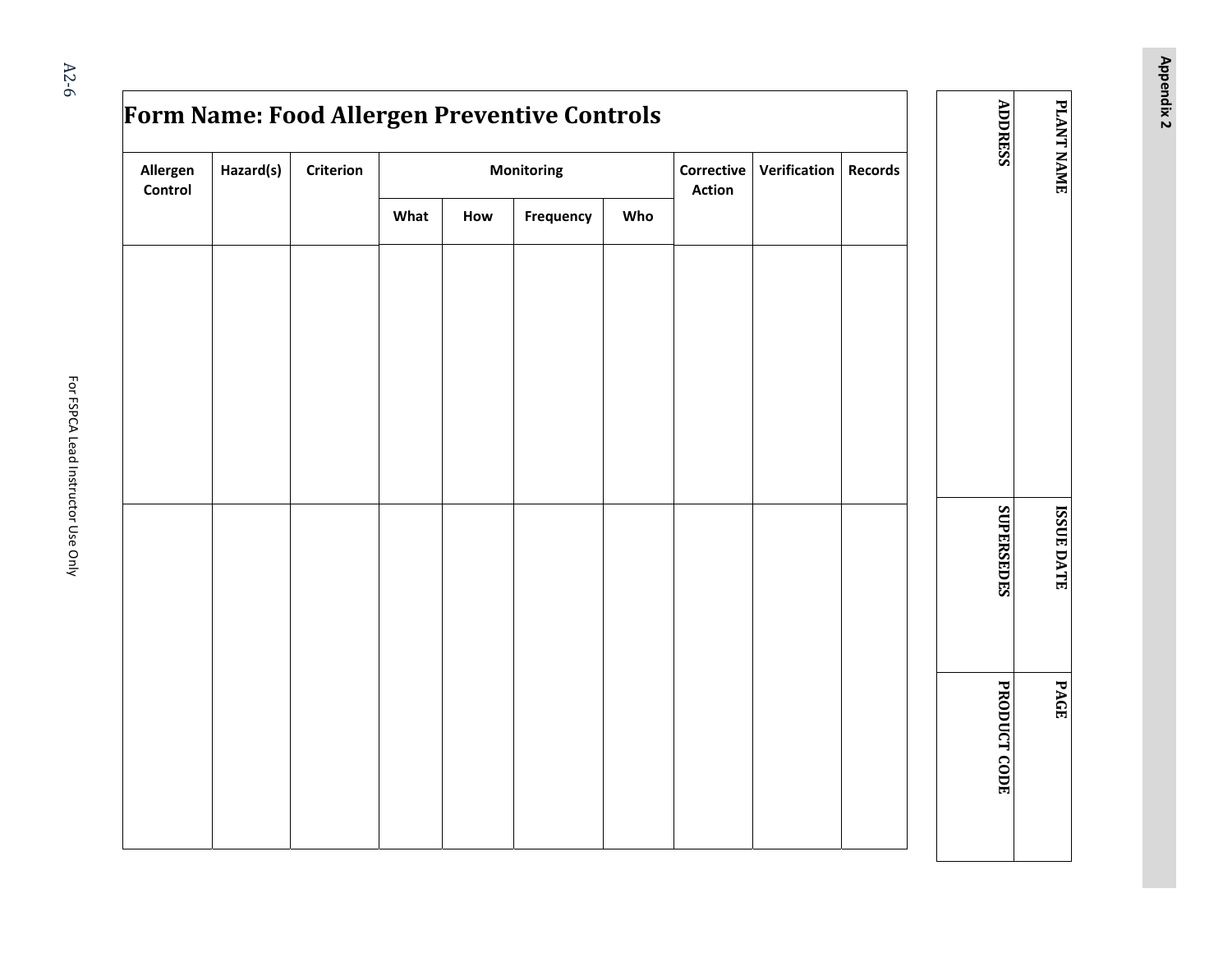| <b>PLANT NAME</b> | <b>ISSUE DATE</b> | <b>PAGE</b>         |
|-------------------|-------------------|---------------------|
| <b>ADDRESS</b>    | <b>SUPERSEDES</b> | <b>PRODUCT CODE</b> |

### **Form Name: Food Allergen Ingredient Analysis**

|                          |          |     | <b>Food Allergens in Ingredient</b><br>Formulation |     |       |                                  |        |                      |                           |                                           |
|--------------------------|----------|-----|----------------------------------------------------|-----|-------|----------------------------------|--------|----------------------|---------------------------|-------------------------------------------|
| <b>Raw Material Name</b> | Supplier | Egg | Milk                                               | Sov | Wheat | (market name)<br><b>Tree Nut</b> | Peanut | market name)<br>Fish | market name)<br>Shellfish | Precautionary<br>Allergens in<br>Labeling |
|                          |          |     |                                                    |     |       |                                  |        |                      |                           |                                           |
|                          |          |     |                                                    |     |       |                                  |        |                      |                           |                                           |
|                          |          |     |                                                    |     |       |                                  |        |                      |                           |                                           |
|                          |          |     |                                                    |     |       |                                  |        |                      |                           |                                           |
|                          |          |     |                                                    |     |       |                                  |        |                      |                           |                                           |
|                          |          |     |                                                    |     |       |                                  |        |                      |                           |                                           |

#### **NOTE:**

 The above format is an alternative for an allergen specific hazard analysis. If you choose to use a form like this, then there is no need to duplicate allergen considerations in your hazard analysis chart. Duplication of information in multiple forms can create extra work and may lead to inconsistencies.

Some organizations may even choose to do an ingredient hazard analysis that considers not only allergens, but also other hazards. This may be a useful option for you.

### **How to Use the Chart**

List all ingredients received in the facility. Identify allergens contained in each ingredient by reviewing ingredient labels or contacting the manufacturer. Any allergens listed in "May contain" or other precautionary labeling on ingredients should be listed in the last column and reviewed to determine if allergen labeling is needed on the finished product.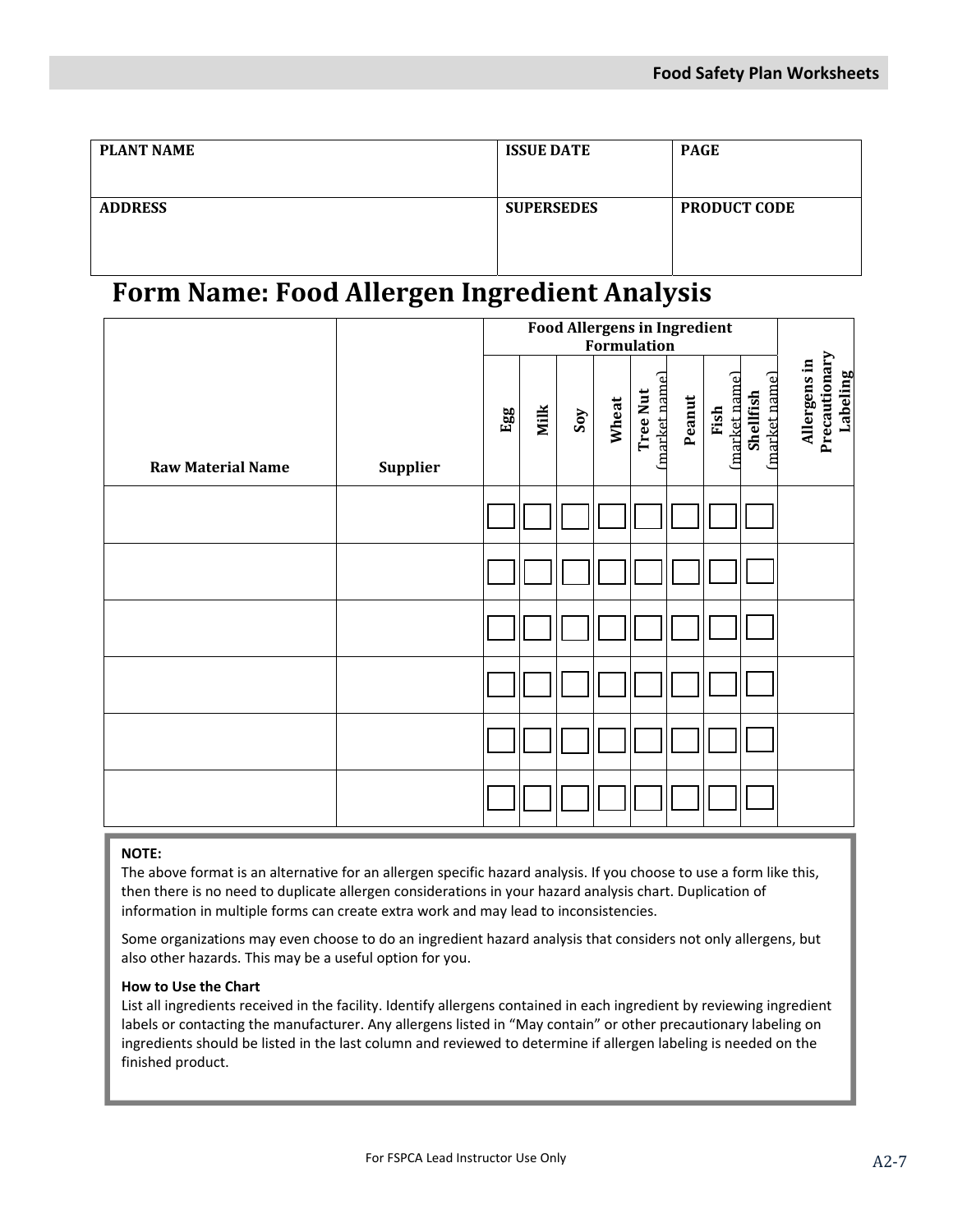| <b>PLANT NAME</b> | <b>ISSUE DATE</b> | <b>PAGE</b>         |  |  |
|-------------------|-------------------|---------------------|--|--|
| <b>ADDRESS</b>    | <b>SUPERSEDES</b> | <b>PRODUCT CODE</b> |  |  |

## **Form Name: Food Allergen Label Verification Listing**

| <b>Product</b> | <b>Allergen Statement</b> |  |  |  |  |
|----------------|---------------------------|--|--|--|--|
|                |                           |  |  |  |  |
|                |                           |  |  |  |  |
|                |                           |  |  |  |  |
|                |                           |  |  |  |  |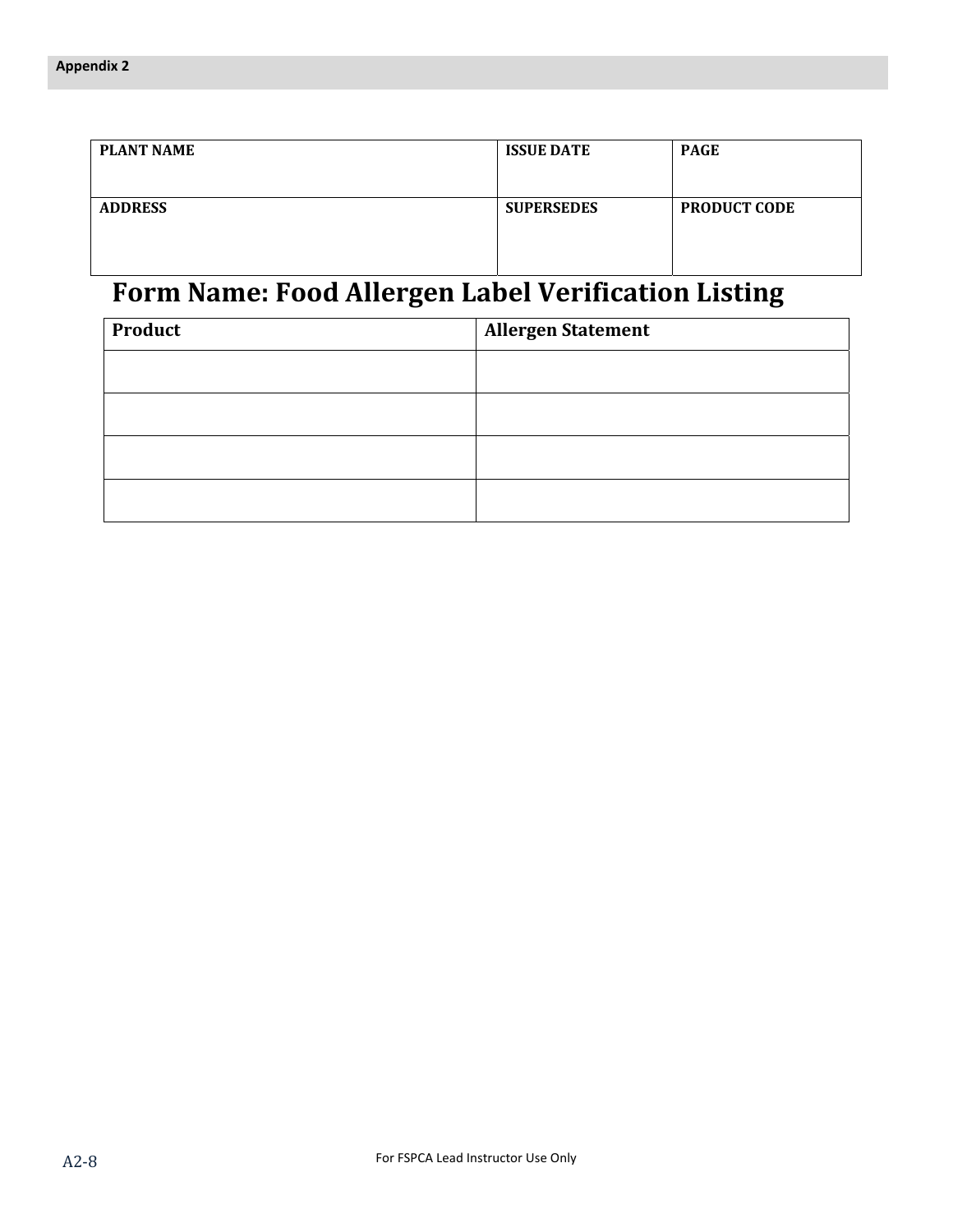| <b>PLANT NAME</b> | <b>ISSUE DATE</b> | <b>PAGE</b>         |
|-------------------|-------------------|---------------------|
| <b>ADDRESS</b>    | <b>SUPERSEDES</b> | <b>PRODUCT CODE</b> |

### **Form Name: Production Line Food Allergen Assessment**

|                     |                        | <b>Intentional Allergens</b> |      |     |       |                                                          |        |                      |                            |
|---------------------|------------------------|------------------------------|------|-----|-------|----------------------------------------------------------|--------|----------------------|----------------------------|
| <b>Product Name</b> | <b>Production Line</b> | Egg                          | Milk | Soy | Wheat | $\overline{\textbf{c}}$<br>market nam<br><b>Tree Nut</b> | Peanut | market name)<br>Fish | (market name)<br>Shellfish |
|                     |                        |                              |      |     |       |                                                          |        |                      |                            |
|                     |                        |                              |      |     |       |                                                          |        |                      |                            |
|                     |                        |                              |      |     |       |                                                          |        |                      |                            |

**Scheduling Implications:**

**Allergen Cleaning Implications: (Required)**

#### **How to Use This Form**

Complete for each production line. Identify each allergen contained in each product produced on the line. Identify any allergens unique to a specific product, then indicate scheduling information (i.e., run unique allergens last) and allergen cleaning information (i.e., full allergen clean before running cheese or plain omelets after a biscuit run.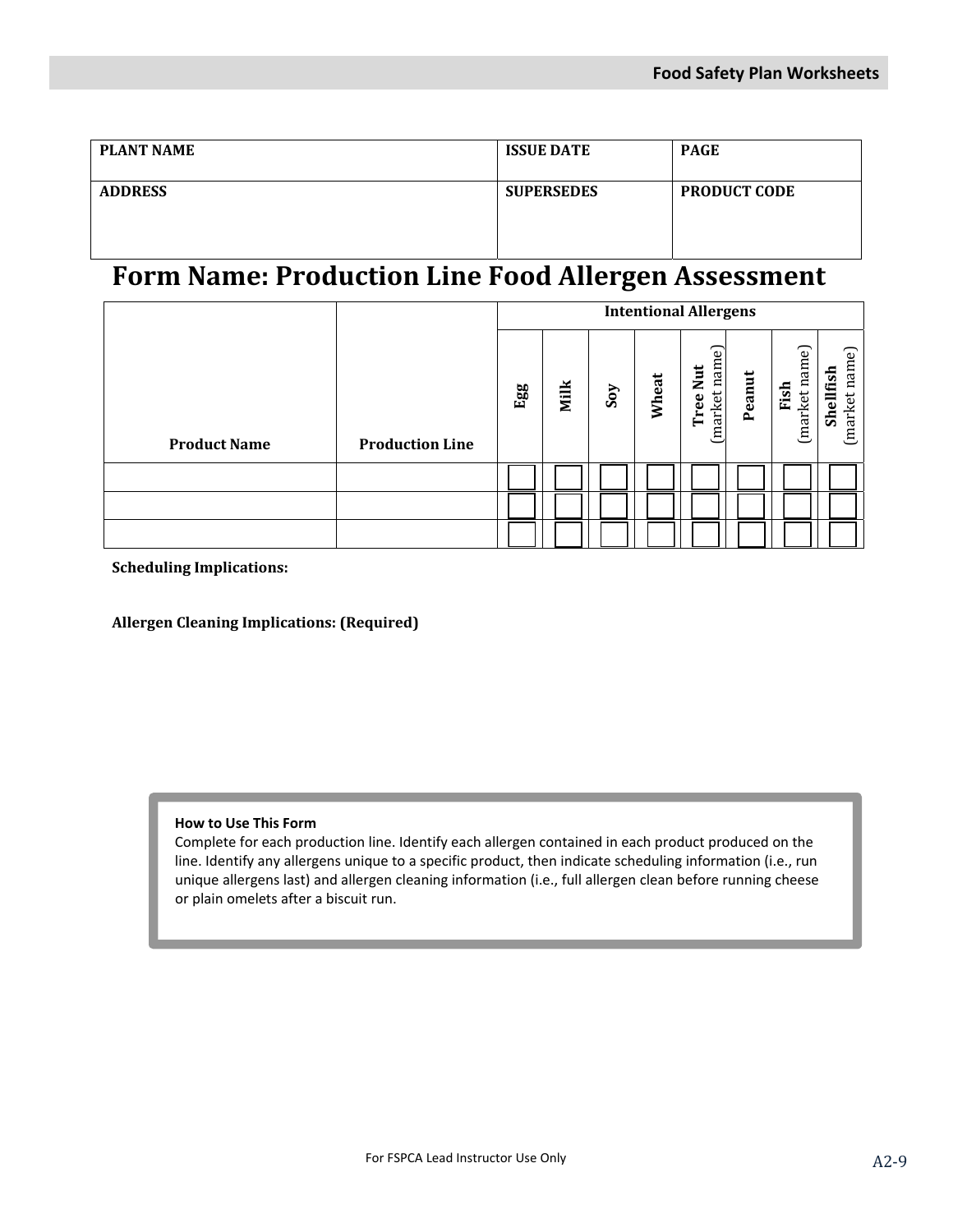| <b>PLANT NAME</b> | <b>ISSUE DATE</b> | <b>PAGE</b>         |
|-------------------|-------------------|---------------------|
| <b>ADDRESS</b>    | <b>SUPERSEDES</b> | <b>PRODUCT CODE</b> |

## **Form Name: Sanitation Preventive Controls**

| <b>Location</b>     |             |
|---------------------|-------------|
| <b>Purpose</b>      |             |
| Frequency           |             |
| Who                 |             |
| Procedure           |             |
| <b>Monitoring</b>   |             |
| <b>Corrections</b>  |             |
| <b>Records</b>      |             |
| <b>Verification</b> | <b>Date</b> |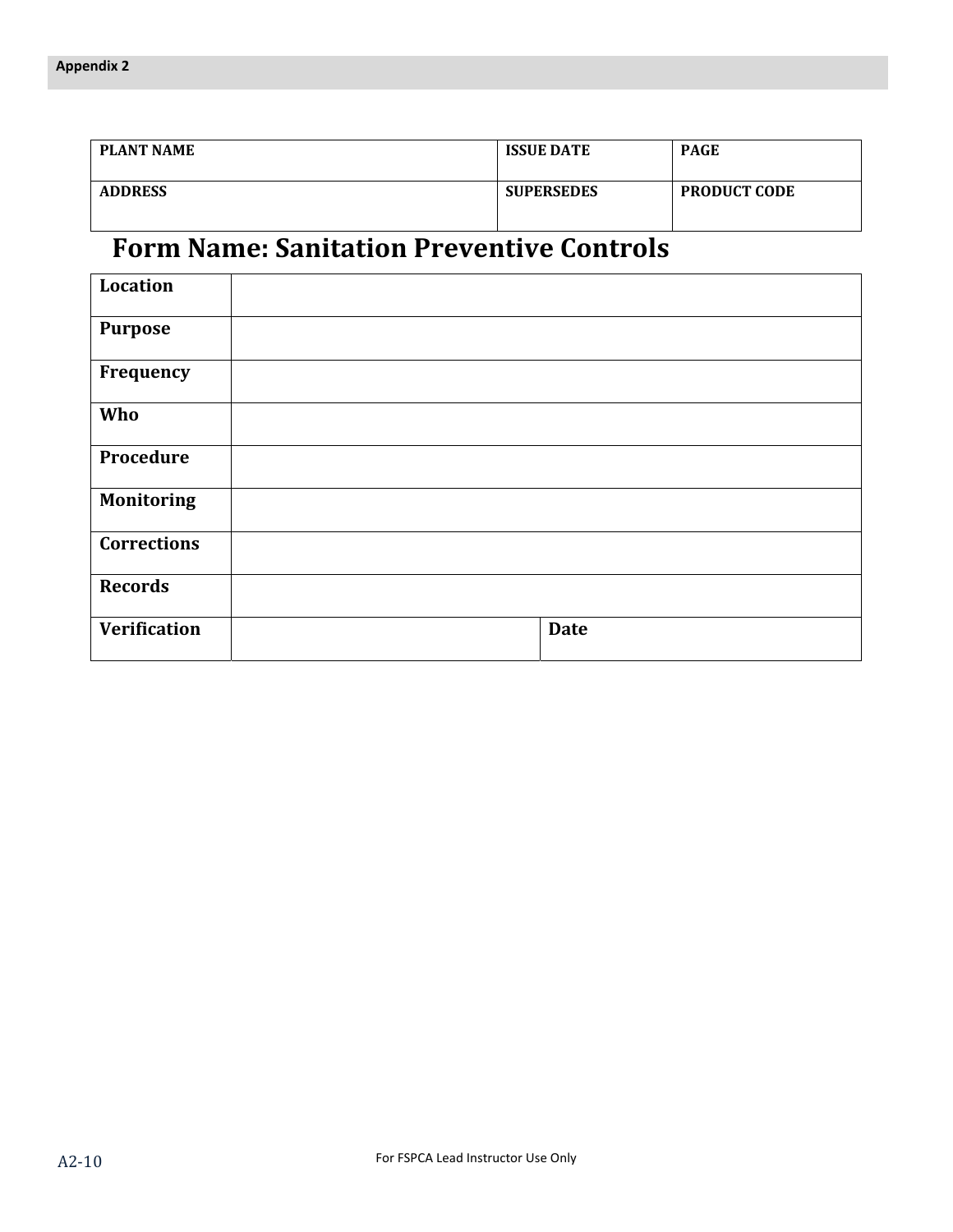| <b>PLANT NAME</b> | <b>ISSUE DATE</b> | <b>PAGE</b>         |
|-------------------|-------------------|---------------------|
| <b>ADDRESS</b>    | <b>SUPERSEDES</b> | <b>PRODUCT CODE</b> |

| <b>Corrective Action Form</b>                        |                     |
|------------------------------------------------------|---------------------|
| Date of Record:                                      | Code or Lot Number: |
| Date and Time of Deviation:                          |                     |
| Description of Deviation:                            |                     |
|                                                      |                     |
|                                                      |                     |
|                                                      |                     |
| Actions Taken to Restore Order to the Process:       |                     |
|                                                      |                     |
|                                                      |                     |
|                                                      |                     |
|                                                      |                     |
| Person (name and signature) of Person Taking Action: |                     |
| Amount of Product Involved in Deviation:             |                     |
| Evaluation of Product Involved with Deviation:       |                     |
|                                                      |                     |
|                                                      |                     |
| Final Disposition of Product:                        |                     |
|                                                      |                     |
|                                                      |                     |
| Reviewed by (Name and Signature):                    | Date of Review:     |